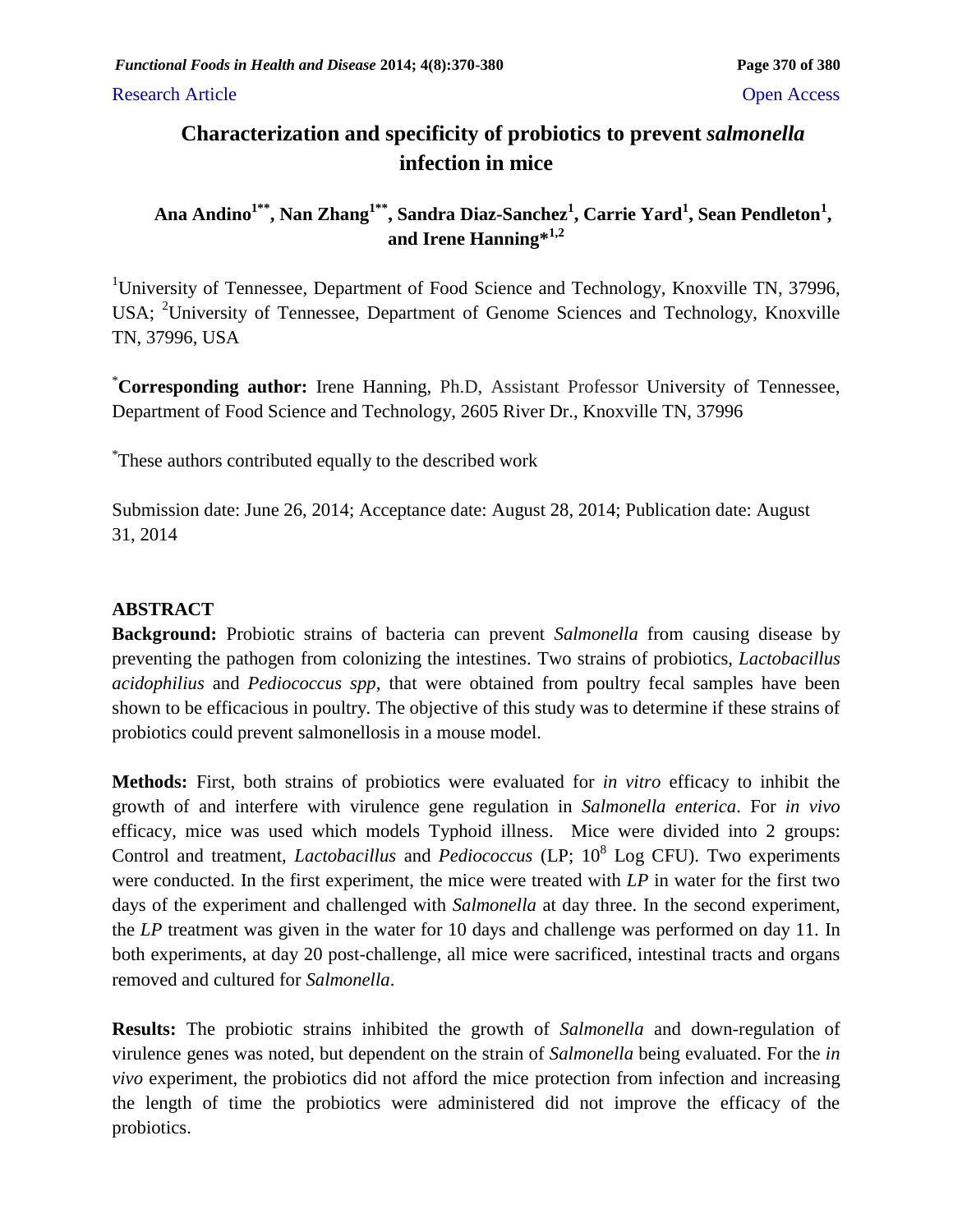**Conclusions:** It appears that these strains of probiotic bacteria are effective against *Salmonella in vitro.* However, these isolates did not afford protection from *Salmonella* infection to mice which may be due to host specifity as these isolates were obtained from poultry.

**Keywords:** *Salmonella,* Probiotic, *Lactobacillus, Pediococcus,* Mice

### **BACKGROUND**

Bacteria, including *Salmonella,* are becoming resistant to antibiotics making treatment more difficult [1]. Furthermore, antibiotics are retroactive and cannot prevent sequelae including Reiter's syndrome and reactive arthritis. Thus, prevention of infection is key to avoiding life long illnesses. Due to the development of antibiotic resistance, alternatives are being sought which include probiotic bacteria and vaccination. With some consumers, "all natural" prevention methods including probiotics have been more popular [2].

Probiotic bacteria provide a number of benefits to the host including protection from pathogenic bacteria [3]. These bacteria protect the host through several mechanisms including competing for nutrients and niches and production of antimicrobial substances [4,5]. Furthermore, there is evidence that probiotic bacteria can interfere with the gene expression pathways of pathogenic bacteria, which could render the pathogen unable to colonize and cause disease [6].

The performance of probiotic strains may differ with usage in different animals because factors such as adherence sites vary between hosts [2]. It is understood that pathogenic bacteria can be host specific such is the case for many zoonotic bacteria including *Salmonella*. However, it has not been clarified if probiotic bacteria are also host specific. Previous research as well as our own, have demonstrated that a mixed culture of two strains of probiotics are effective at preventing *Salmonella* colonization in broiler chicks [7]. Given the proven efficacy of the probiotic strains used in this study and the source (poultry), the objective of this study was to determine their ability to inhibit *Salmonella* using a Typhoid induced mouse model.

#### **METHODS**

#### *Bacteria strains and in vitro characterization*

One strain of *Lactobacillus acidophilus* and one strain of *Pediococcus spp.* originally obtained from a poultry cecal sample [7] were the two probiotic bacteria evaluated in this work*,* were cultured individually in De Man, Rogosa and Sharpe broth (MRS; Thermo Scientific, Pittsburgh, PA) and incubated at 37°C for 24h. After incubation, the medium was passed through a 0.45m filter to produce the sterile spent medium. The pH of the medium was adjusted to 6.2 prior to use. For growth inhibition assays, a total of 11 serovars consisting of 15 strains of *S. enterica*  were utilized (Table 1).

All *Salmonella* strains were initially cultured on MRS and incubated at 37◦C for 24h. After incubation, a loop of bacteria was inoculated into MRS broth and incubated in a shaking water bath at 37<sup>°</sup>C for 3h. The cultures then were split into 3 equal aliquots and centrifuged at 8000  $\times$  *g* for 5 min. The supernatant was discarded and the pellets were resuspended in sterile MRS or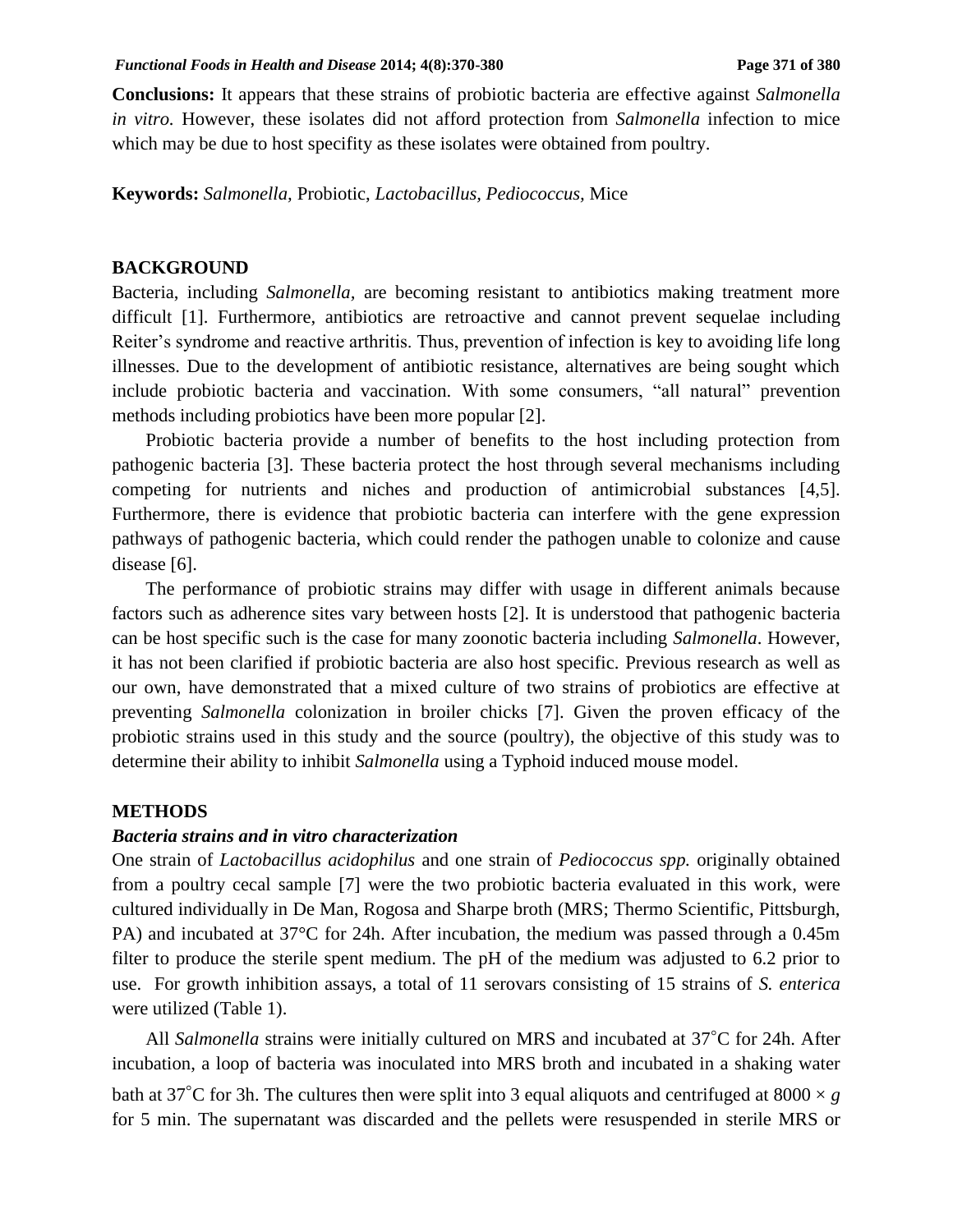#### *Functional Foods in Health and Disease* 2014; 4(8):370-380 **Page 372** of 380

spent medium from *L. acidophilus* or *Pediococcus*. The pH of the suspensions was measured using a pH meter (Denver Instruments, Bohemia, N.Y., U.S.A.) at specific time points (0, 2, 4, 6, 8, 12, 16, 20, and 24 h).

|                                    |                   | <b>Reference</b> |
|------------------------------------|-------------------|------------------|
| <i>Salmonella enterica serovar</i> | Source            |                  |
| S. Typhimurium DT104               | Human infection   | 1                |
| S. Typhimurium ATCC 23595 (LT2)    | Laboratory strain | 8                |
| S. Typhimurium ATCC 14028          | Laboratory strain | None             |
| S. Enteritidis (WT)                | Human infection   | None             |
| S. Enteritidis ATCC 13076          | Human infection   | None             |
| S. Kentucky                        | Poultry carcass   | 9                |
| S. Kentucky                        | Poultry carcass   | 9                |
| S. Seftenburg                      | Poultry farm      | 10               |
| S. Heidelberg                      | Poultry farm      | 10               |
| S. Mbandanka                       | Poultry carcass   | 11               |
| S. Newport                         | Poultry carcass   | 11               |
| S. Bairely                         | Poultry carcass   | 11               |
| S. Javana                          | Poultry Farm      | 10               |
| S. Montevideo                      | Swine farm        | 10               |
| S. Infantis                        | Poultry Farm      | 10               |

**Table 1.** A table of the *Salmonella enterica* serovars, the source of the strains and references describing characteristics of the strains utilized in this work.

For growth curves, triplicate 200 μL aliquots of the cell suspensions were placed into the wells of a 96 well flat bottom plate. The optical density of the suspensions was determined using a plate reader (ELX 800 Universal Plate Reader; Bio-Tek Instruments, Winooski, Vt., U.S.A.) every hour for a 24h time period at 590nm. At the conclusion of the 24h period, viability of the cultures was evaluated by culturing aliquots of the cell suspension on tryptic soy agar (TSA).

### *Measurement of virulence gene expression*

For these experiments, the 3 strains of *Salmonella* Typhimurium listed in Table 1 were used because this serovar causes disease in mice. The suspensions of *Salmonella* were prepared in the sterile spent media produced by the probiotic bacteria as described in the previous section. The expression of *hilA and invA* were measured as we have previously described [12]. Briefly, at specific time points  $(0, 2, 4, \text{ and } 24h)$  an equal volume of RNA protect bacterial reagent (Qiagen, Valenica, Calif., U.S.A.) was added to the wells of the 12-well plate containing the *Salmonella*  suspensions. The entire sample was collected into a 2mL microfuge tube and allowed to stand at room temperature for 5 min. Subsequently, total RNA was extracted from the samples with the RNeasy mini kit (Qiagen) as directed by the manufacturer. After extraction, the RNA samples were subjected to a DNase treatment utilizing the Qiagen DNase kit (Qiagen) as directed by the manufacturer. Prior to use in the Real-Time PCR assay, all samples were quantified spectrophotometrically (Nanodrop ND-1000, ThermoScientific, Pittsburgh, Pa., U.S.A.).

All qRT-PCR reactions were performed using the ABI 7100 (Applied Biosystems, Carlsbad,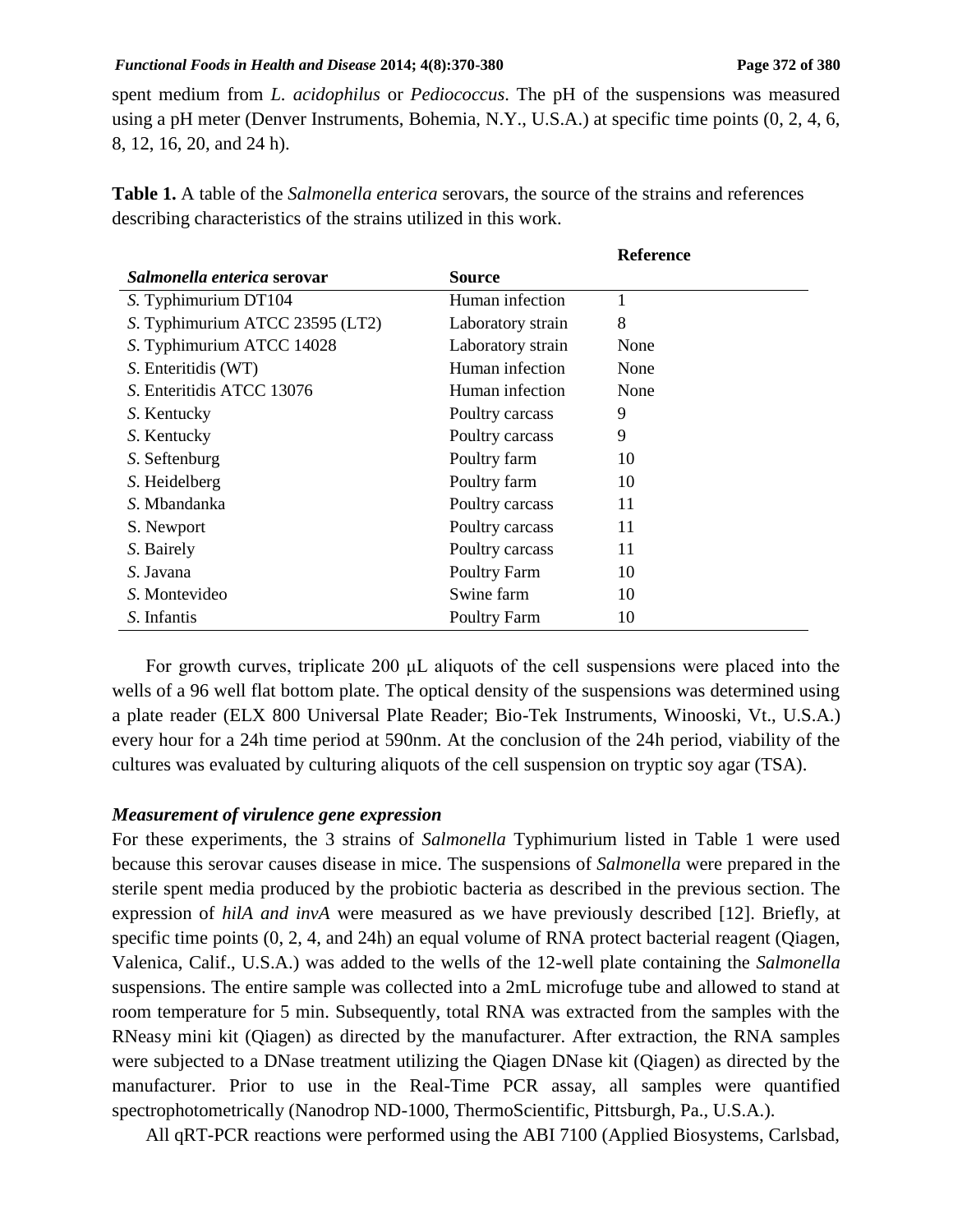#### *Functional Foods in Health and Disease* 2014; 4(8):370-380 **Page 373** of 380

Calif., U.S.A.). Sequences for the primer sets, *hilA* and *InvA,* were as we have described [12] and synthesized by Integrated DNA technologies (Coralville, Iowa, U.S.A.). For each reaction, a 20μL total volume consisted of 10μL of EXPRESS SYBR Green ERTM qPCR SuperMix with Premixed ROX (Invitrogen, Carlsbad, Calif., U.S.A.), 0.5μL of EXPRESS SuperScript Mix for One-Step SYBR Green ER (Invitrogen), 500nM of each primer, 100ng of RNA template, and water to volume. The qRT-PCR reaction was optimized to the conditions of 50◦C for 5 min for the initial reverse transcriptase step. This was followed by 40 cycles of 95◦C for 15s, 55◦C for 15s, and 68◦C for 20s with fluorescence being measured during the extension phase. Melting curves were conducted subsequently and consisted of 95◦C for 15 s, 60◦C for 20 min increasing by 0.5◦C per min to a final temperature of 95◦C. All reactions were performed independently and in triplicate. Samples were normalized using the 16S rRNA gene as an internal standard. The relative changes (n-fold) in *hilA* expression between the treated and nontreated samples were calculated using the  $2^{-\Delta\Delta}$ CT method as described by Livak and Schmittgen [13].

### *In vivo experiments*

For *in vivo* experiments, after incubation, a 100μl loop of *Lactobacillus acidophilus* and *Pediococcus* were suspended individually into phosphate buffer solution (PBS, Becton, Dickinson and Company, Sparks, MD USA) and vortexed vigorously. The suspensions were standardized to 1.46 at 630 nm by spectrophotometry for a final concentration of 9 log CFU mL <sup>1</sup>. The suspended probiotics were provided daily in the drinking water for the mice for a period of three days in the first experiment and for 10 days in the second experiment prior to *Salmonella* challenge.

### *Animals and Housing*

Five to six weeks-old male BALB/c mice were purchased from Harlan Laboratories (Indianapolis, IN) and housed individually in standard cages. Animal experiments were conducted with an animal care protocol approved by the Institutional Animal Care and Use Committee at the University of Tennessee, Knoxville. A total of 15 mice were randomly distributed into 2 groups: 1) control; standard rodent chow and no probiotic treatment; and 2) treatment; *Lactobacillus* and *Pediococcus* (LP) and standard rodent chow delivering the treatment in water.

For challenge, a strain of *Salmonella enterica* serovar Typhimurium DT104 was utilized that was initially cultured on tryptic soy agar (TSA, Becton, Dickinson and Company, Sparks, MD USA) and incubated at 37°C for 24h. After incubation, a 10μl loop of culture was inoculated into tryptic soy broth (TSB, Becton, Dickinson and Company, Sparks, MD) and incubated in a shaking water bath at 37°C overnight (12 hours). From this culture, 1mL was inoculated into fresh TSB and incubated in a shaking water bath at 37°C for 3h. The culture then was centrifuged at 8,000 x g for 5 min and the supernatant discarded. The culture was washed 3 times by resuspending the pellet in phosphate buffer solution (PBS, Becton, Dickinson and Company, Sparks, MD) and centrifuging. After washing, the culture was finally resuspended in PBS. *Salmonella* suspensions were standardized to 0.15 at 630 nm by spectrophotometry for a final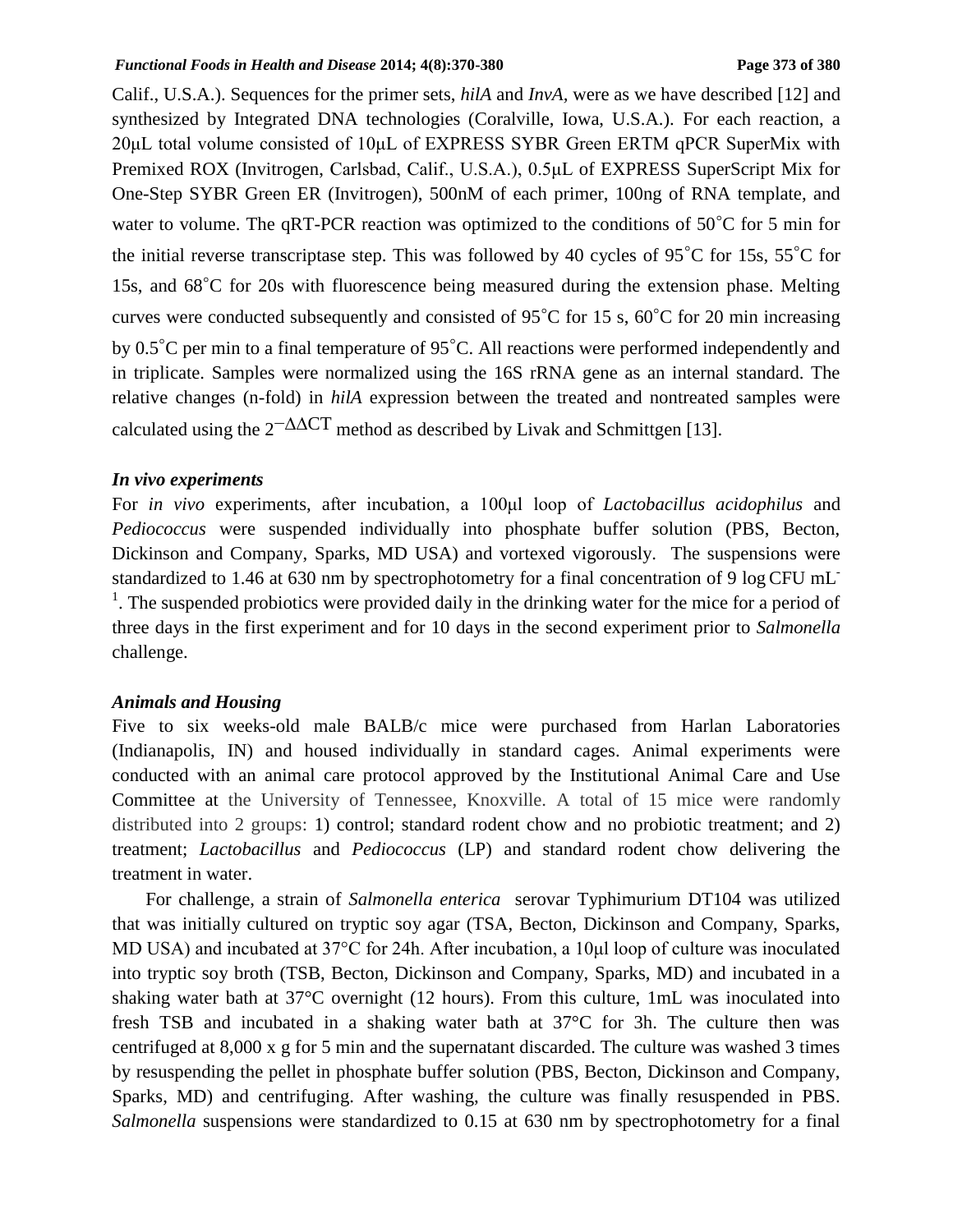concentration of 8 log CFU mL<sup>-1</sup>. The three groups of mice were infected with 0.25 ml of the bacterial suspension (10<sup>8</sup> log CFU mL<sup>-1</sup>) by gastric gavage.

The treatment was delivered in water for 2 days (Experiment 1) or 10 days (Experiment 2) prior to challenge with *Salmonella*. After challenge with the *Salmonella*, mice droppings were collected daily and cultured for *Salmonella.* If adverse signs of health appeared, the mice were euthanized before schedule and organs were collected. At day 20-post challenge, surviving animals were sacrificed and the heart, lungs, spleen, liver, kidneys, small intestine and ceca were removed and cultured for *Salmonella*.

### *Fecal samples and organs*

Prior to challenge, fecal samples were taken for two days, to ensure that the mice were free of *Salmonella.* Samples were enriched with Tetratrionate broth base (TET, Thermo Fisher Scientific, Remel Products, Lenexa, KS) supplemented with iodine solution (Thermo Fisher Scientific). The enriched samples were incubated at  $37^{\circ}$ C for 24h and 100 µl of the culture was plated into XLT4 agar which was incubated at 37°C overnight. Fecal samples were collected from mice every day after *Salmonella* challenge and *Salmonella* in the samples were quantified by making 10-fold dilutions in PBS that were then plated on XLT4 agar. The plates were incubated at 37°C for 24h. The organs collected at dissection were aseptically cut, macerated with a sterile dissecting blade and directly stroked and swabbed onto XLT4 agar and incubated at 37°C overnight. After swabbing directly onto the plates, these organs were enriched in TET and plated onto XLT4 as described for the fecal samples.

#### **RESULTS AND DISCUSSION**

The probiotic strains utilized in this work have been demonstrated to be effective against S. Enteritidis *in vivo* using a broiler chick model [7]. The *in vitro* results using the *Pediococcus*  strain from the present study agreed with these published findings (Table 2), as the *Pediococcus* strain inhibited the growth of all strains of Salmonella that were evaluated. However, the *Lactobacillus* strain had a limited spectrum of activity and did not inhibit growth in 9 of the 16 strains of *Salmonella* (Table 2).

Similar to our results, published work has demonstrated that some probiotic strains have a limited spectrum of activity while other strains were very broadly active against pathogens [14].

There are several mechanisms of action of the antimicrobial activity of lactic acid bacteria including acid production and bacteriocin production. Production of metabolites by lactic acid bacteria, including acetic and lactic acid, results in an acidic pH and many pathogens including *Salmonella* are sensitive to acidic pH conditions [15]. However, this variable was accounted for by adjusting the pH to nearly neutral prior to suspending the *Salmonella* and thus, pH cannot account for the biocidal activity noted in these experiments. Bacteriocins are also produced by lactic acid bacteria and have antimicrobial activity against many pathogens. Some of these antimicrobials are not sensitive to pH and retain their activity when pH is changed. Therefore, bacteriocins present in the SSM could be responsible for the biostatic activity.

In these experiments, the sterile spent medium from both strains of probiotics downregulated the expression of *hilA* in the *Salmonella* strain DT104 (Figure 1).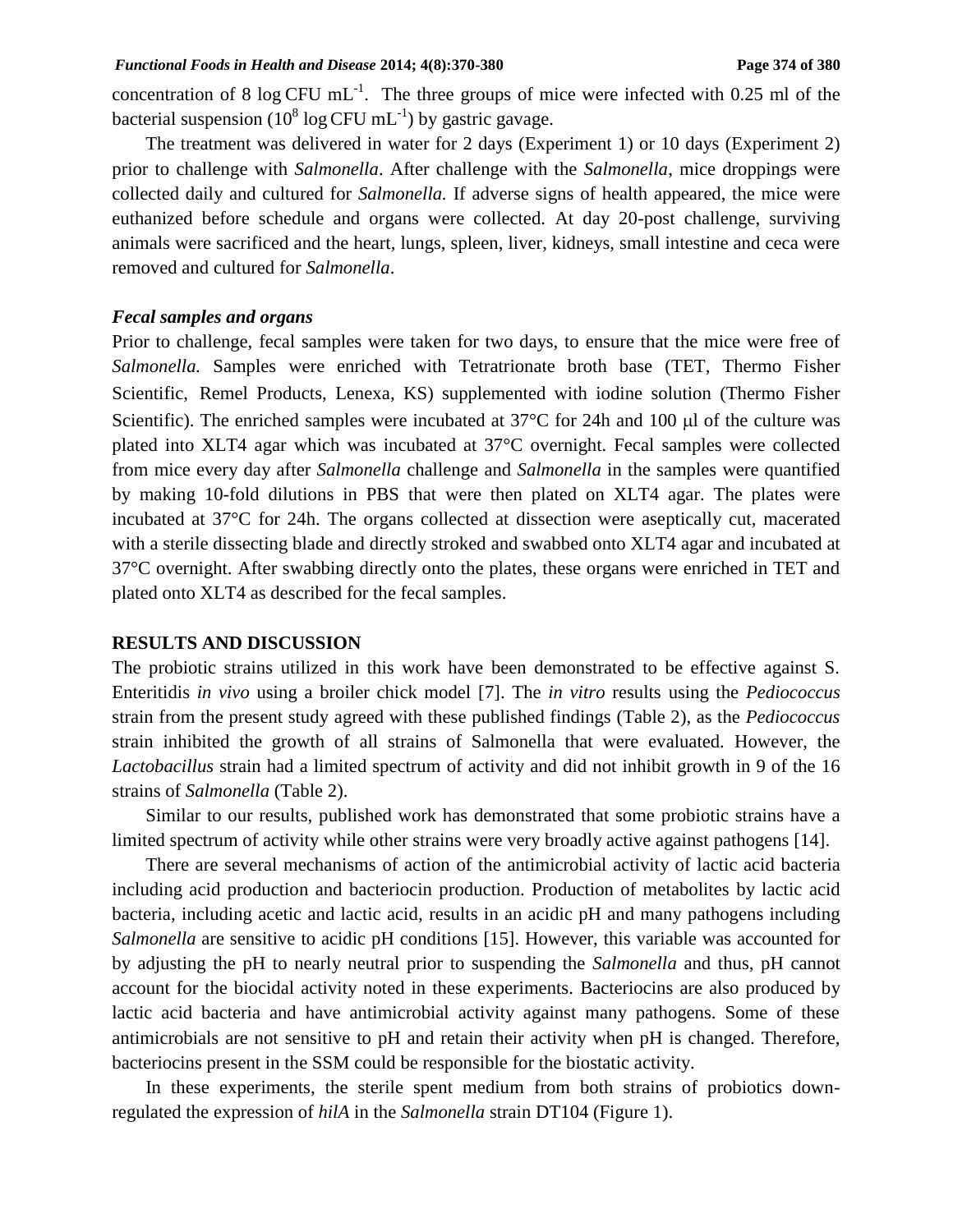### *Functional Foods in Health and Disease* 2014; 4(8):370-380 **Page 375** of 380

**Table 2.** Survival of *Salmonella* cultures after 24 h of suspension in sterile spent MRS medium produced by probiotic cultures. The *Salmonella* cultures were suspended in MRS, incubated at 37C and optical density (630nm) measured every hour for 24h.

|                                 | <b>Control</b> | <b>Lactobacillus</b> | Pediococcus    |
|---------------------------------|----------------|----------------------|----------------|
| S. Typhimurium DT104            | $0.965 + 0.02$ | $0.95 + 0.02$        | $0.822+0.05$   |
|                                 |                |                      |                |
| S. Typhimurium ATCC 23595 (LT2) | $0.965 + 0.02$ | $0.934 + 0.02$       | $0.75 + 0.02$  |
| S. Typhimurium ATCC 14028       | $0.965 + 0.02$ | $0.683 + 0.06$       | $0.52 + 0.03$  |
| S. Enteritidis (WT)             | $0.965 + 0.02$ | $0.965 + 0.02$       | $0.82 + 0.08$  |
| S. Enteritidis ATCC 13076       | $0.965 + 0.02$ | $0.86 + 0.06$        | $0.717 + 0.02$ |
| S. Kentucky                     | $0.965 + 0.02$ | $0.88 + 0.04$        | $0.72 + 0.06$  |
| S. Kentucky                     | $0.965 + 0.02$ | $0.96 + 0.02$        | $0.81 + 0.02$  |
| S. Seftenburg                   | $0.965 + 0.02$ | $0.795 + 0.06$       | $0.664 + 0.06$ |
| S. Heidelberg                   | $0.965 + 0.02$ | $0.93 + 0.06$        | $0.75 + 0.03$  |
| S. Mbandanka                    | $0.965 + 0.02$ | $0.96 + 0.06$        | $0.66 + 0.02$  |
| S. Newport                      | $0.965 + 0.02$ | $0.98 + 0.02$        | $0.79 + 0.09$  |
| S. Bairely                      | $0.965 + 0.02$ | $0.99 + 0.03$        | $0.762 + 0.06$ |
| S. Javana                       | $0.965 + 0.02$ | $0.864 + 0.06$       | $0.754 + 0.03$ |
| S. Montevideo                   | $0.965 + 0.02$ | $0.866 + 0.06$       | $0.7+0.06$     |
|                                 |                |                      |                |
| S. Infantis                     | $0.965 + 0.02$ | $0.95 + 0.06$        | $0.795 + 0.03$ |

**Figure 1.** Fold change in regulation of *hilA* (A) and *InvA (*B*)* virulence genes in *Salmonella enterica* serovar Typhimurium after suspension in sterile spent medium produced by *Pediococcus spp.* or *Lactobacillus acidophilus*.

A

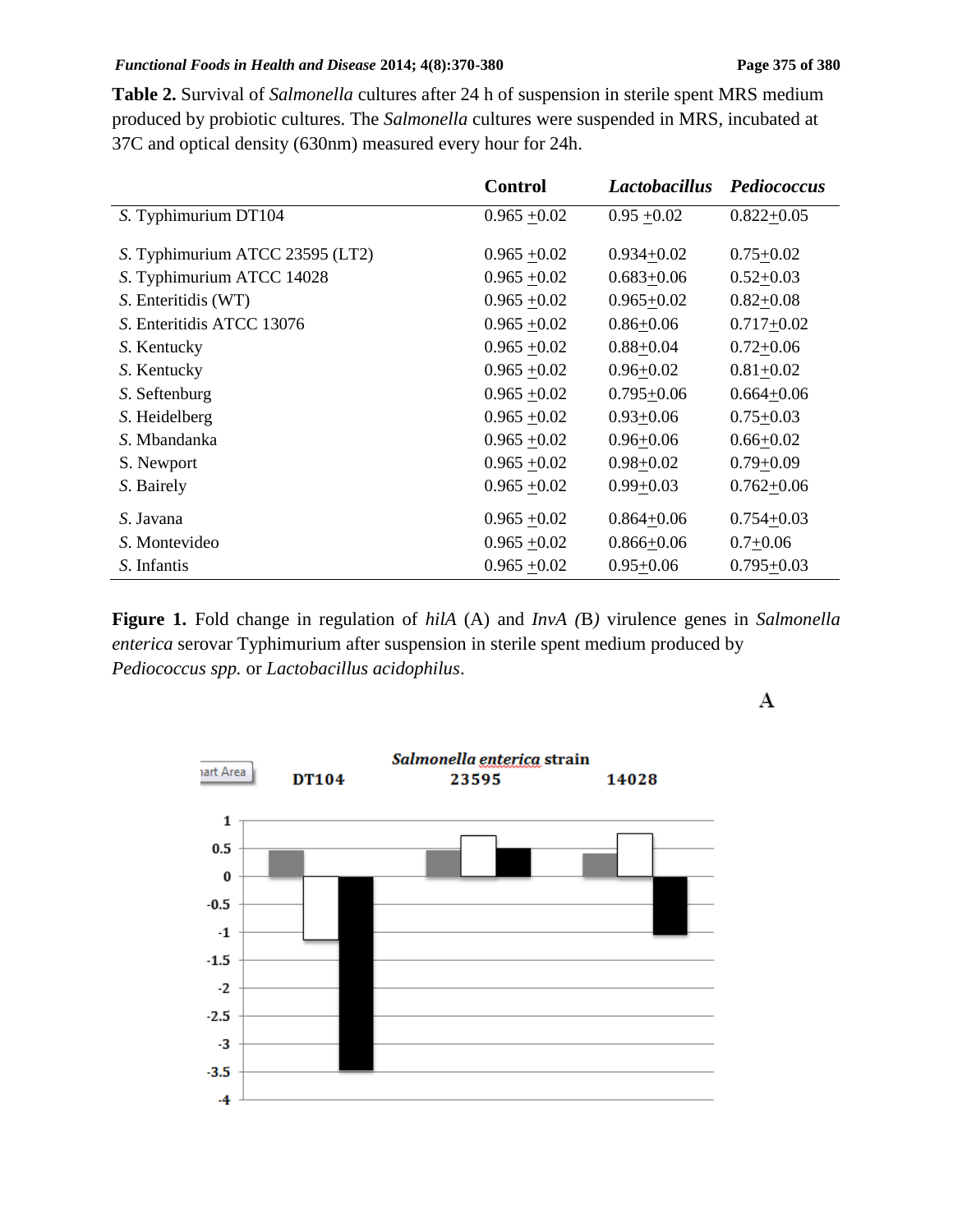B



However, down-regulation of *invA* was either absent or not as signficant in the same strain of *Salmonella*. These findings are important because when *Salmonella* encounters the gastrointestinal environment, transcription of these genes may be activated [16]. Thus methods which interfere with regulation of these genes can effectively inhibit colonization. An acidic pH has been demonstrated to supress *hilA* and *invA* [17]. Because the pH of the SSM was adjusted and like biostatic activity, pH cannot account for suppression of these genes. A possible explanation for the down-regulation may be attriubted to bacteriocins present in the SSM. These antimicrobials could have initiated a stress response and therefore, energy efforts were shifted away from virulence and allocated towards survival genes [12].

The probiotic strains utilized in this research did not afford the mice any protection (Table 3,4). Several mechanism failures may explain the lack of efficacy. First, Letellier et al. [18] suggested that to be effective in excluding pathogen infection, a massive colonization of the intestinal tract by the probiotic bacteria is required. For this reason, the probiotics used in these experiments, may not have colonized to sufficient concentrations to prevent infection. Secondly, disruptions to the normal microflora may leave the host more susceptible to infection [19]. This may explain why probiotics do not persist after administration is discontinued, as well as the failure of long-term changes in the intestinal microbiota using probiotics. In Experiment 1, we administered the *Lactobacillus* and *Pediococcus* cultures twice prior to challenge. Challenge was delivered 24 hours after the probiotics were removed. Thus, it is likely that the host bacterial profile had not returned in this short amount of time and instead the probiotics did not afford the mice protection from infection for other reasons.

The performance of probiotic bacterial strains differs because different bacteria have defined adherence sites, immunological effects, and varied effects in the healthy versus inflamed mucosal milieu [2]. In a previous study by Gueimonde *et al*. [4], 3 strains of *Lactobacillus casei*  were evaluated and the authors reported that the strain TMC 0409 was the most effective strain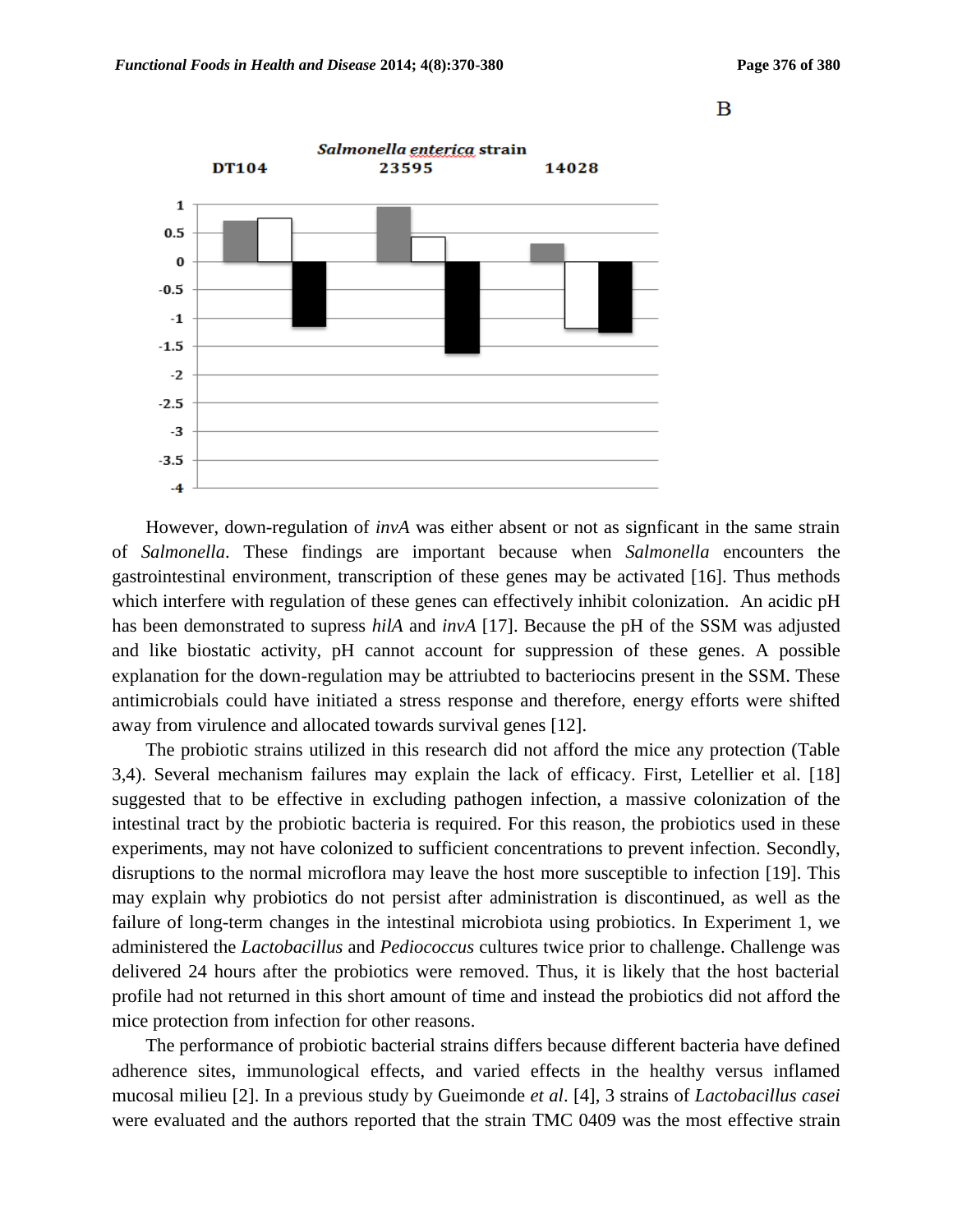for inhibiting the adhesion of *Salmonella* Typhimurium ATCC 29631. The authors concluded that the inhibition was related to specific adhesives and receptors for which probiotics and pathogens are competing [20]. Additionally, Perdigon *et al*. [21] demonstrated of 3 probiotic bacteria, *Lactobacillus casei* and *Lactobacillus bulgaricus* were able to activate macrophages in mice and suggest that these bacteria, when passing through the intestinal tract, may be responsible for the enhanced host immune response. Given these studies, it may be that the probiotic bacteria evaluated in these experiments were not as effective in activating immune cells. Furthermore, it is also possible that the probiotic bacteria used in these experiments were not as specific to the epithelia receptors as other strains have been demonstrated to be [20].

Typically, *S.* Typhimurium in a mouse model will translocate across the intestinal tract becoming systemic infecting many of the organs. Furthermore, *Salmonella* persists for as long as 30 days post-inoculation, infecting organs but absent from the gastrointestinal tract [19] In this study, the results from Experiment 1 support these statements (Table 3). However, it appears that in Experiment 2, *Salmonella* was colonizing the intestinal tract as culturing recovered *Salmonella* from both fecal samples and intestinal samples (Table 4). The reason for this difference is unclear because the mice were given the same challenge dosage of *Salmonella* in both experiment.

| <b>Table 3.</b> Detection of <i>Salmonella</i> Typhimurium LT2 in mouse fecal samples and organs after |
|--------------------------------------------------------------------------------------------------------|
| necropsy. Mice were administered probiotic bacteria in the water ( <i>Lactobacillus</i> and            |
| <i>Pediococcus</i> ) for 2 days. At day 3, all mice were challenged with <i>Salmonella</i> Typhimurium |
| DT104. Control group (C) and <i>Lactobacillus / Pediococcus</i> (LP).                                  |

|              | Day Number Post-Salmonella Challenge |             |           |      |           |           |           |     |             |           |                  |     |           |      |           |     |      |      |             |     |                              |
|--------------|--------------------------------------|-------------|-----------|------|-----------|-----------|-----------|-----|-------------|-----------|------------------|-----|-----------|------|-----------|-----|------|------|-------------|-----|------------------------------|
| <b>Mouse</b> | 1                                    | 2           | 3         | 4    | 5         | 6         |           | 8   | 9           | 10        | 11               | 12  | 13        | 14   | 15        | 16  | 17   | 18   | 19          | 20  | Necropsy                     |
| C1           | ND.                                  | ND.         | ND        | ND   | <b>ND</b> | ND        | ND        | ND  | ΝD          | ND        | ND               | ND  | 2.7       | ND   | ND        | 2.3 | ND   | ND.  | <b>ND</b>   | ND  | ND.                          |
| C2           | <b>ND</b>                            | <b>ND</b>   | <b>ND</b> | ND   | <b>ND</b> | <b>ND</b> | <b>ND</b> | ND  | ΝD          | <b>ND</b> | ND               | ND. | <b>ND</b> | ND   | <b>ND</b> | ND. | ND   | ND   | <b>ND</b>   | ND  | S, LV                        |
| C3           | <b>ND</b>                            | ND          | <b>ND</b> | ND.  | ND.       | ND.       | ND        | ΝD  | ND          | ND.       | ND               | ND. | ND.       | ND   | <b>ND</b> | ND. | ND.  | ND.  | ND          | ND  | S                            |
| C4           | 2.2                                  | <b>ND</b>   | ND        | ND   | ND        | <b>ND</b> | ND        | ND  | ND          | ND        | ND               | ND  | <b>ND</b> | ND   | ND        | ND  | ND   | ND.  | <b>ND</b>   | ND  |                              |
| C5           | 2.1                                  | ND.         | ND.       | ND.  | <b>ND</b> | ND.       | ND        | ND. | ND          | <b>ND</b> | ND               | ND  | <b>ND</b> | ND   | ND        | ND  | ND   | ND.  | <b>ND</b>   | ND  | S, C                         |
| LP1          | 5.171                                | <b>DEAD</b> |           |      |           |           |           |     |             |           |                  |     |           |      |           |     |      |      |             |     | H, L, <u>Ly</u> , S,<br>K, C |
| LP2          | ND.                                  | ND.         | ND.       | ND : | ND i      | ND.       | ND.       | ND  | <b>DEAD</b> |           |                  |     |           |      |           |     |      |      |             |     | H, L, <u>Ly</u> , S,<br>K, C |
| LP3          | <b>ND</b>                            | <b>ND</b>   | ND.       | ND   | ND.       | ND.       | ND.       | ND  | <b>DEAD</b> |           |                  |     |           |      |           |     |      |      |             |     | H, L, <u>Ly</u> , S,<br>K, C |
| LP4          | ND.                                  | ND          | ND        | ND   | ND i      | ND.       | ND        | ND  | ND          | ND.       | 2.3 <sup>1</sup> |     | ND   ND   | ND.  | ND        | 2.2 | ND   | : ND | <b>DEAD</b> |     | H, L, <u>Ly</u> , S,<br>K, C |
| LP5          | 2.3                                  | ND          | ND.       | ND i | ND        | ND.       | ND.       | ND. | ND          | ND.       | ND               | ND. | : ND      | ND i | ND i      | ND  | ND i | ND   | <b>ND</b>   | ND. | S                            |

 $1$ ND=Not detected; D=Detected after enrichment of fecal material in Tetrathionate Broth (TET).

<sup>2</sup> Mice that died prior to the end of the experiment were necropsied immediately after death and infected organs are listed in last column. H=heart, L=Lungs, L=Liver, S=Spleen, K=Kidney, C=Cecum, In=small intestine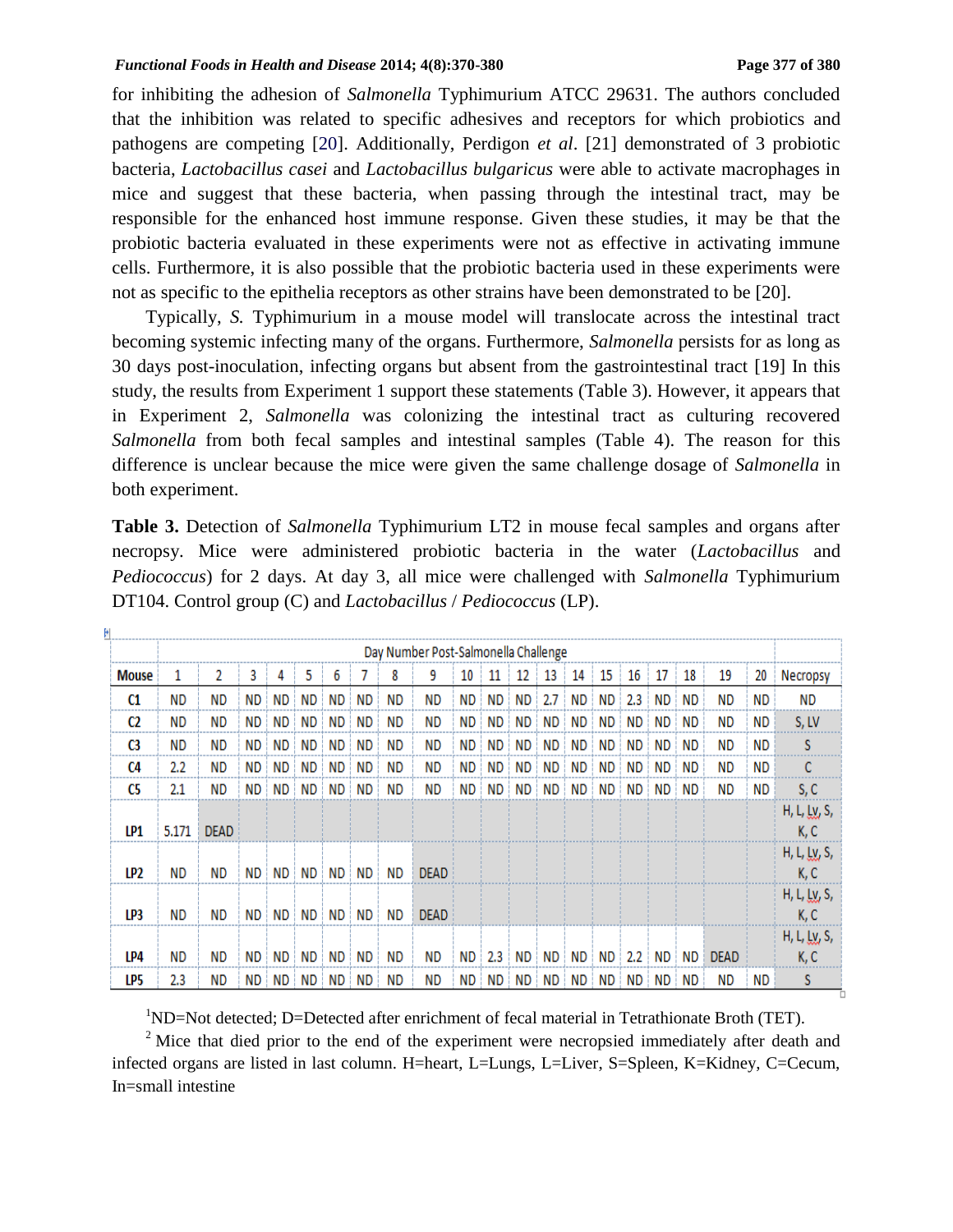### *Functional Foods in Health and Disease* 2014; 4(8):370-380 **Page 378** of 380

**Table 4.** Detection of *Salmonella* Typhimurium DT104 in mouse fecal samples and organs after necropsy. Mice were administered probiotic bacteria in the water (*Lactobacillus* and *Pediococcus*) for 10 days. At day 11, all mice were challenged with *Salmonella* Typhimurium DT104. Control group (C) and *Lactobacillus* / *Pediococcus* (LP).

| <b>Mouse</b> | 1               | 2         | 3         | 4         | 5           | 6                | 7         | 8           | 9           | 10 | 11   | 12                | 13   | 14  | 15   | 16 | 17    | 18   | 19    | 20    | <b>Necropsy</b>               |
|--------------|-----------------|-----------|-----------|-----------|-------------|------------------|-----------|-------------|-------------|----|------|-------------------|------|-----|------|----|-------|------|-------|-------|-------------------------------|
| C1           | ND <sup>1</sup> |           | ND ND     | 5.7       | <b>ND</b>   | ND.              | ND.       | <b>ND</b>   | ND.         | ND | ND.  | <b>ND</b>         | ND.  | ND. | ND ! |    | ND ND | ND i | ND ND |       | ND.                           |
| C2           | ND.             |           | ND ND     | ND        | ND          | ND               | ND.       | ND          | ND.         | ND | ND ! | DEAD <sup>2</sup> |      |     |      |    |       |      |       |       | H, L, <u>Ly</u> ,<br>S, K, In |
| C3           | ND.             |           | ND ND     | ND        | ND          | ND               | <b>ND</b> | ND          | D           | ND | ND   | ND                | ND i | ND  | ND ! |    | ND ND | ND I | ND ND |       | <b>ND</b>                     |
| C4           | ND.             |           | ND ND     | ND        | D           | D                | ND        | <b>DEAD</b> |             |    |      |                   |      |     |      |    |       |      |       |       | L, S, In                      |
| C5           | D <sup>1</sup>  |           | ND ND     | <b>ND</b> | D           | D                | ND.       | 3.44        | <b>DEAD</b> |    |      |                   |      |     |      |    |       |      |       |       | H, L, <u>Ly</u> ,<br>S, K, In |
| LP1          | D               | <b>ND</b> | D         | D         | ND          | ND !             | ND        | <b>DEAD</b> |             |    |      |                   |      |     |      |    |       |      |       |       | H, L, Ly,<br>S, K, In         |
| LP2          | <b>ND</b>       | ND i      | <b>ND</b> | <b>ND</b> | ΝD          | ND               | ND        | ND          | <b>ND</b>   | ND | ND.  | <b>ND</b>         | ND i | ND. | ND   |    | ND ND | ND   |       | ND ND | ND                            |
| LP3          | D               | ND        | ND.       | ND        | ND          | ND.              | <b>ND</b> | <b>ND</b>   | <b>ND</b>   | ND | ND   | <b>ND</b>         | ND i | ND  | ND   |    | ND ND | ND   | ND :  | ND    | <b>ND</b>                     |
| LP4          | D               |           | $2.4$ 2.4 | 2.1       | <b>DEAD</b> |                  |           |             |             |    |      |                   |      |     |      |    |       |      |       |       | H, L, <u>Ly</u> ,<br>S, K, In |
| LP5          | ND.             |           | ND ND ND  |           | ND          | 3.6 <sup>1</sup> | D         | <b>DEAD</b> |             |    |      |                   |      |     |      |    |       |      |       |       | L, S, In                      |

### **Day Number Post-***Salmonella* **Challenge**

 $1$  ND=Not detected

 $2^{\circ}$  Mice that died prior to the end of the experiment were necropsied immediately after death and infected organs are listed in last column. H=heart, L=Lungs, L=Liver, S=Spleen, K=Kidney, C=Cecum, In=small intestine

# **CONCLUSIONS**

In conclusion, it appears that the probiotic strains used in these experiments had biostatic activity in vitro, but did not protect mice from *Salmonella* infection *in vivo*. Published studies indicate that the reasons may be because there was not a sufficient concentration of probiotic bacteria in the intestinal tract and the specificity to epithelial receptors may not have been ideal given that the source of these probiotics were from poultry fecal samples. Additionally, the length of time between probiotic administration and *Salmonella* challenge may have been too short to allow activation of the immune system in a sufficient manner to enhance protection against infection.

**Competing interests:** The authors declare no competing interests.

**Authors contributions:** AA, NZ, SDS, CY and SP conducted the in vivo experiments. NZ conducted the in vitro experiments. AA, NZ, SDS and IH analyzed and interpreted the data. IH prepared the manuscript. All authors reviewed the manuscript.

**Acknowledgments**: This study was funded by grant awarded to I. Hanning by the Pacific Vet Group, USA.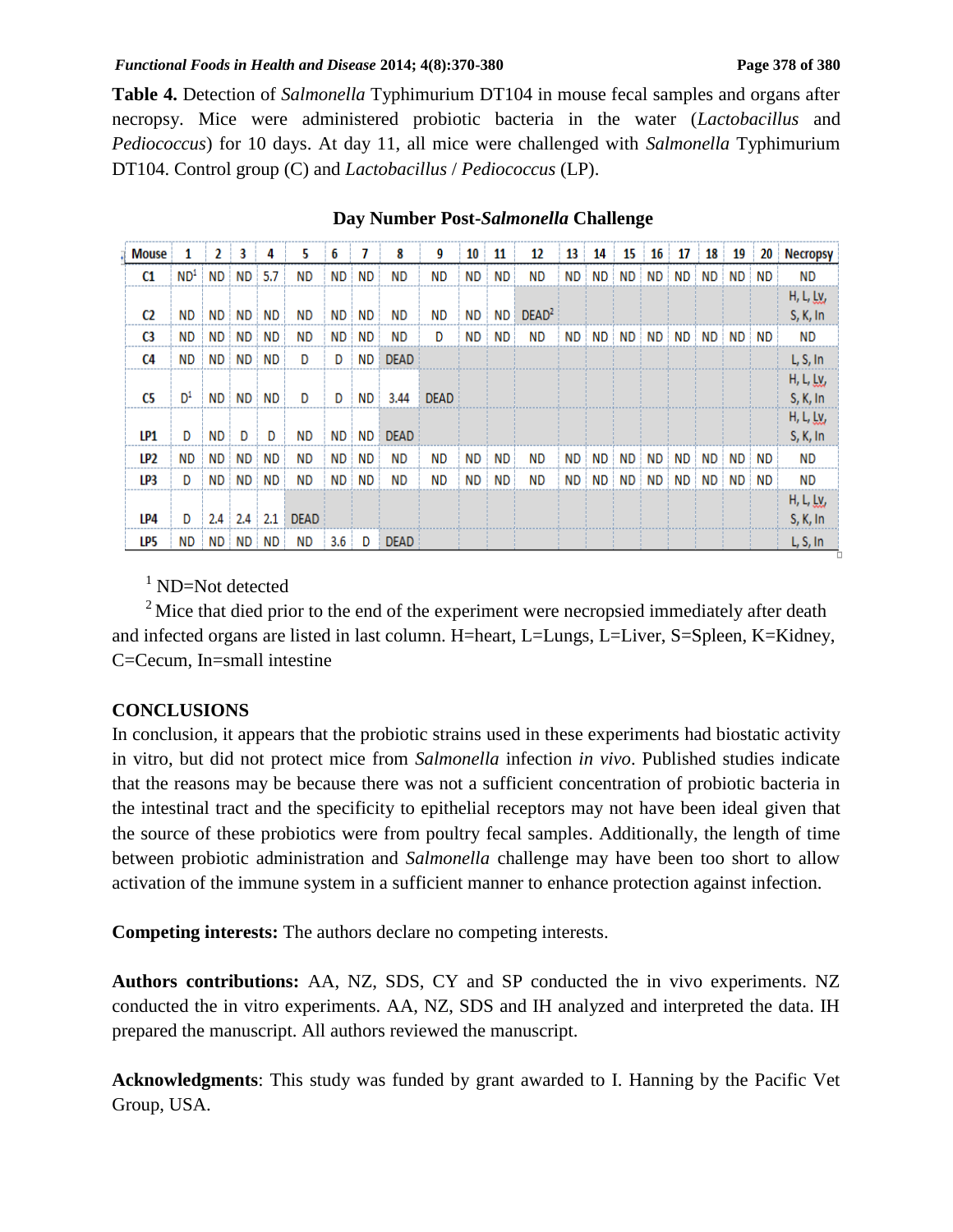### **REFERENCES**

- 1. Threlfall EJ: Epidemic *Salmonella* Typhimurium DT 104—A truly international multiresistant clone. J Antimicrob Chemo 2010, 46:7–10.
- 2. Isolauri E, Kirjavainen PV, Salminen S: Probiotics: a role in the treatment of intestinal infection and inflammation? Gut 2002, 50:54–59.
- 3. Culligan EP, Hill C, Sleator RD: Probiotics and gastrointestinal disease: successes, problems and future prospects. Gut Path 2009, 1:19 doi:10.1186/1757-4749-1-19.
- 4. Gueimonde M, Jalonen L, He F, Hiramatsu M, Salminen S: Adhesion and competitive inhibition and displacement of human enteropathogens by selected *lactobacilli*. Food Res Int 2006, 39:467–471.
- 5. Oelschlaeger TA: Mechanisms of probiotic actions a review. International Journal of Medical Microbiology. 2010, 300:57-62.
- 6. De Keersmaecker SC, Marchal K, Verhoeven TL, Engelen K, Vanderleyden J, Detweiler, CS: Microarray analysis and motif detection reveal new targets of the *Salmonella enterica* serovar Typhimurium HilA regulatory protein, including *hilA* itself. J Bact 2005, 187:4381-4391.
- 7. Gonzalez-Gil F, Diaz-Sanchez S, Pendleton S, Andino A, Zhang N, Yard C, Crilly N, Harte F, Hanning I: Yerba mate enhances probiotic bacteria growth in vitro but as a feed additive does not reduce *Salmonella* Enteritidis colonization *in vivo*. Poultry Sci 2014, 93:434-440.
- 8. Swords WE, Cannon B, Benjamin W: Avirulence of LT2 strains of *Salmonella* Typhimurium results from a defective rpoS Gene. Infect Inmun 1997, 65:2451-2453. Tamminga SK, Beumer RR, Kampelmacher EH, van Leusden FM: Survival of *Salmonella* eastbourne and *Salmonella* typhimurium in Chocolate. J Hyg 1976, 76:41- 47.
- 9. Clement A, Hanning I, Park SH, Melendez SM, Pendleton S,Woo-ming A, Scott EE, Ricke SC: Processing treatments and rearing conditions effects on *Salmonella*, *Campylocabter*, and aerobic bacteria present on whole carcass chickens. 2010 American Society for Microbiology 110<sup>th</sup> General Meeting. San Diego, CA.
- 10. Rodriguez A, Pangloli P, Richards HA, Mount JR, Draughon FA: Prevalence of *Salmonella* in diverse environmental farm samples. J Food Prot 2006, 69:2576-2580.
- 11. Melendez S, Hanning I, Han J, Nayak R, Clement AR, Wooming A, Herrera P, Jones FT, Foley SL, Ricke SC: *Salmonella* isolated from pasture poultry exhibit antimicrobial resistance and the presence of class I integrons. J Applied Microbiol 2010, 109:1957- 1966.
- 12. Andino A, Pendleton S, Zhang N, Chen W, Critzer F, Hanning I: Survival of *Salmonella enterica* in poultry feed is strain dependent. Poultry Sci 2014, 93:441-447.
- 13. Livak K, Schmittgen T: Analysis of relative gene expression data using real-time quantitative PCR and the 2(-Delta Delta C(T)) Method. J Microbiol Methods. 2001, 25:402-408.
- 14. Spinler JK, Taweechotipatr M, Rognerud CL, Ou CN, Tumwasorn S, Versalovic J: Human-derived probiotic *Lactobacillus reuteri* demonstrate antimicrobial activities targeting diverse enteric bacterial pathogens. Anaerobe 2008, 14:166-171.